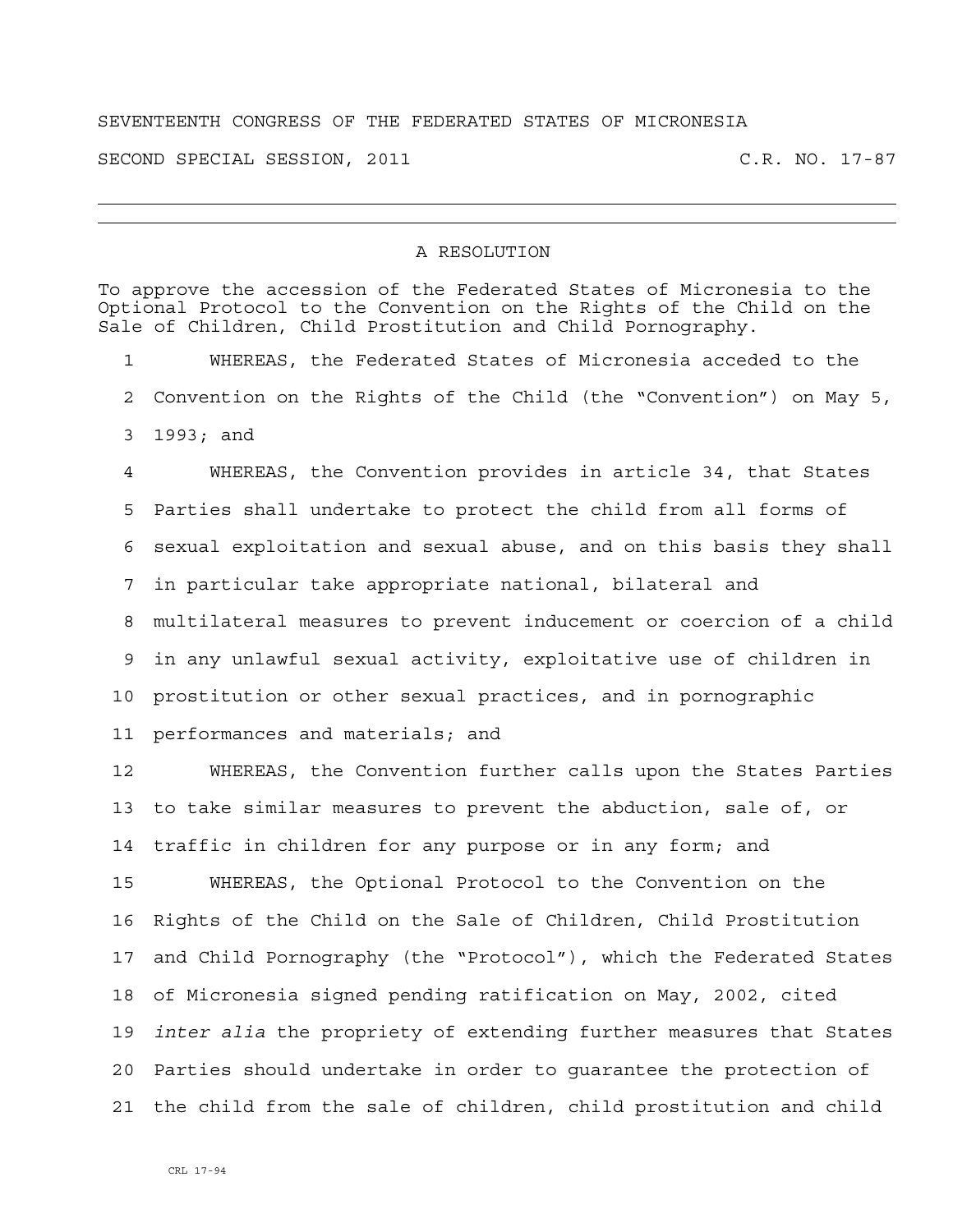1 pornography; and

2 WHEREAS, the Protocol expresses the agreement of the States 3 Parties to prohibit the sale of children, child prostitution and 4 child pornography as those terms and explicitly defined therein; 5 and

6 WHEREAS, pursuant to the Protocol, States Parties are to take 7 such measures as are necessary to establish their jurisdiction 8 over child-related offenses occurring in their territories on or 9 board a ship or airship registered by them; and

10 WHEREAS, the Protocol further expresses the commitment of the 11 States parties to adopt appropriate measures to protect the rights 12 and interests of child victims of child-related offenses at all 13 stages of the criminal justice process; and

14 WHEREAS, in order to lend further effectiveness to the agreed 15 measures, the Protocol clarifies that the offenses as defined 16 shall be deemed to be included as extraditable offenses in any 17 existing extradition treaties between States Parties and those 18 that they may subsequently conclude; and

19 WHEREAS, it is in the best interest of the Federated States 20 of Micronesia to accede to the Protocol in order to further 21 enhance the commitment of the Nation as expressed in its 22 ratification of the Convention to strengthen protection of the 23 rights and welfare of children; now, therefore,

24 BE IT RESOLVED, by the Seventeenth Congress of the Federated 25 States of Micronesia, Second Special Session, 2011, that the